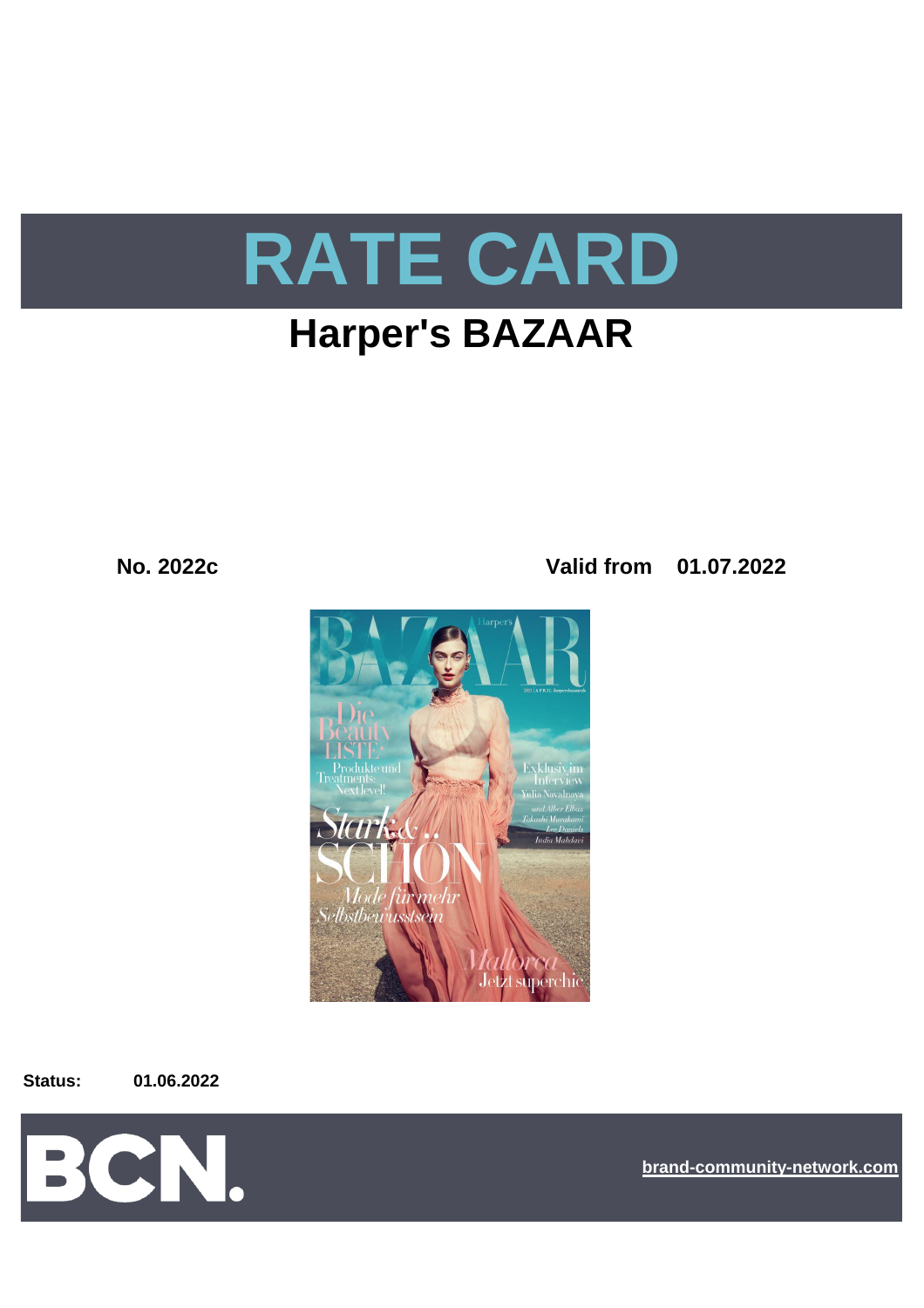## **PUBLISHER'S DATA**

Burda Hearst Publishing GmbH Commerzbank AG D-81925 München BIC: DRES DEFF 680

P +49 89 9250 1294 [elfi.langefeld@burda.com](mailto:elfi.langefeld@burda.com) **Terms of payment:**

## **Print Management/Placement**

Johanna Gassner AdTech Factory GmbH Arabellastr 23 D-81925 München P +49 89 9250 1439 [johanna.gassner@adtechfactory.com](mailto:johanna.gassner@adtechfactory.com)

## **Ad Management/Order Management Terms and conditions:**

AdTech Factory GmbH Hauptstraße 127 D-77652 Offenburg [orders@adtechfactory.com](mailto:orders@adtechfactory.com)

### **Publisher Bank accounts: Bank accounts:**

Arabellastr. 23 IBAN: DE54 6808 0030 0723 4120 00 UniCredit Bank AG **Brand Director IBAN: DE19 7002 0270 0015 0249 05** Elfi Langefeld BIC: HYVEDEMMXXX

Invoices are due in net 30 days after the invoice date. The publisher guarantees a 2 per cent discount for advance payments, provided that the invoice amount is submitted on the publication date of the issue in which the advertisement is published at the latest and no older invoices are outstanding. In the event that the payment target is exceeded, default interest pursuant to Clause 11 of the Terms and Conditions of 5 per cent is calculated based on the respective base rate pursuant to Section 1 (1) of the German Discount Rate Transition Law (Diskontsatz-Überleitungs-Gesetz– DÜG). All prices are net prices. The statutory value-added tax is added. Direct debit is possible.

All ad orders are exclusively carried out pursuant to the General Terms and Conditions. These have to be requested directly from BCN or can be viewed online at:

P +49 781 84 3751 [brand-community-network.com/terms-conditions](https://bcn.burda.com/terms-conditions)

**Frequency of publication & on sale date** 11 x year, wednesday (subject to change) [duon-portal.de/](https://duon-portal.de/)

Munich, PZN 534783

## **Technical data:**

For current and binding technical data, log onto duon-portal.de. Also available as PDF download.

### **Place of publication Delivery of printer's copy:**

Please upload all copies electronically to duon-portal.de. For support please e-mail support@duon-portal.de or call +49 40 37 41 17 50.

### **General legal notice:**

The warranty claims specified in the publishers' general terms and conditions apply only when the certified technical requirements and standards published on the DUON portal have been fulfilled as well as the delivery has been carried out via the DUON portal. This also holds when data are provided without proof.

### **Online advertisement booking:**

The current, binding technical advertisement bookings can also be sent via the online booking system:

[obs-portal.de/](https://www.obs-portal.de/)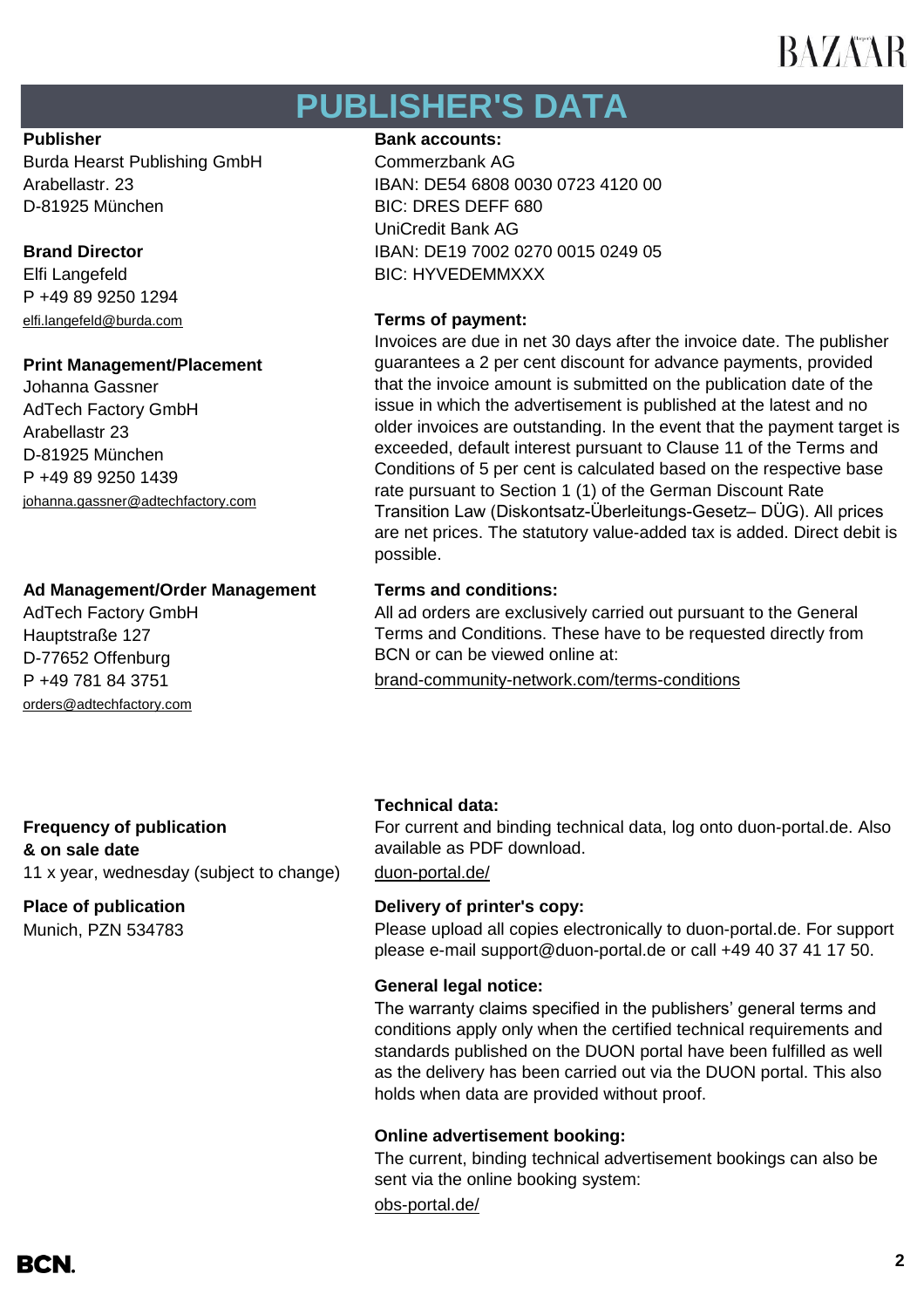# **FORMATS & RATES**

| Format     | <b>Placement</b>                  | <b>Bleed format*</b> | <b>Rate</b> |
|------------|-----------------------------------|----------------------|-------------|
| $2/1$ page | Standard                          | 406 x 275            | 66,800 €    |
| $1/1$ page | Standard                          | 203 x 275            | 33,400 €    |
|            |                                   |                      |             |
| $4/1$ page | Cover Gatefold (+technical costs) |                      | 180,500 €   |
| 2/1 page   | Opening spread                    | 406 x 275            | 93,400€     |
| $2/1$ page | 2nd campaign                      | 406 x 275            | 86,900€     |
| $2/1$ page | 3rd campaign                      | 406 x 275            | 85,800 €    |
| $2/1$ page | 4th campaign                      | 406 x 275            | 84,700 €    |
| 2/1 page   | 5th campaign                      | 406 x 275            | 83,600€     |
| $2/1$ page | 1st DPS of the branch             | 406 x 275            | 80,200€     |
| $1/1$ page | 1st 1/1 page of the branch        | 203 x 275            | 36,800 €    |
| $1/1$ page | 1st RHP of the branch             | 203 x 275            | 35,100€     |
| $1/1$ page | 1/1 pace facing TOC               | 203 x 275            | 38,000 €    |
| $1/1$ page | 1/1 page facing editor's letter   | 203 x 275            | 38,000 €    |
| $1/1$ page | Outside back cover                | 203 x 275            | 50,700 €    |
|            |                                   |                      |             |

## **Ad combinations:**

\*width x height in mm

The reduced combination special price for the combination of advertisements is based on comparison of separate advertisement bookings. To this end, the advertisements of an advertiser with an identical product/creation in the same format must appear in all magazines in parallel issues.

## **Advertorials:**

[brand-community-network.com/advertisin](https://bcn.burda.com/advertisingsolutions/print/native-ads)gsolutions/print/native-ads Formats and prices for advertorials created by the editorial team on request. For more information, please visit

## **Fixed placements:**

Agreed fixed placements (e.g. first for a business line, commodity group, etc.) entitle the publisher to bill a placement surcharge.

## **Type area format:**

On request.

## **Digital rate card:**

Please find the digital rate card here: [brand-community-network.de/advertisingsolutions/digital/prices](https://bcn.burda.com/advertisingsolutions/digital/prices)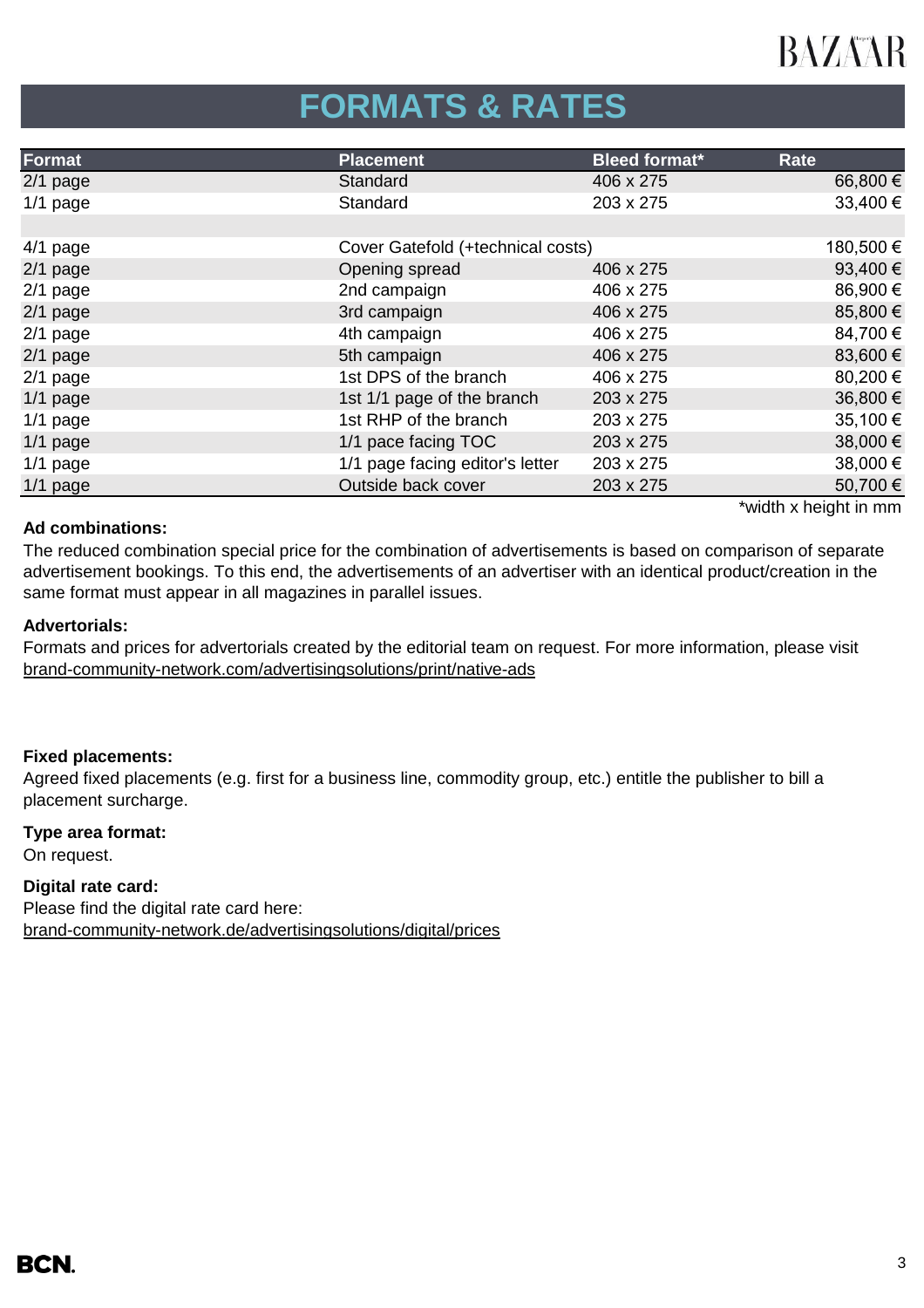

# **AD SPECIALS**

| <b>Rates per thousand</b>                                          | <b>Circulation excl.</b><br>subscriptions*                                 | <b>Subscription</b><br>circulation | Additional ad specials available on request.                                                   |
|--------------------------------------------------------------------|----------------------------------------------------------------------------|------------------------------------|------------------------------------------------------------------------------------------------|
| Bound inserts (15% / 10% surcharge for the 1st / 2nd bound insert) | Prices apply for the booking of at least the<br>entire domestic print run. |                                    |                                                                                                |
| up to 4 pages                                                      | 228€                                                                       | 302€                               |                                                                                                |
| up to 4 pages with additional produ                                | 260€                                                                       | 350€                               | The publisher reserves the right to reschedule                                                 |
| up to 8 pages                                                      | 271€                                                                       | 366€                               | bookings with less than domestic print run.                                                    |
| up to 8 pages with additional produ                                | 292€                                                                       | 393€                               |                                                                                                |
| uo to 12 pages                                                     | 302€                                                                       |                                    | 419 € A minimum run of 60.000 copies applies for all                                           |
| Glued-on inserts (15%/10% surcharge for the 1st/2nd bound insert)  | ad specials.                                                               |                                    |                                                                                                |
| Postcard/Booklet up to 10 g                                        | 143€                                                                       |                                    | 207 € Smaller booking units, e.g. according to                                                 |
| Postcard/Booklet up to 20 g                                        | 143€                                                                       | 244€                               | Nielsen areas or federal states, are possible.<br>For these will be charged an additional 25 % |
| Sample up to 10 g                                                  | 154 €                                                                      |                                    | 233 € per thousand.<br>Price on                                                                |
| Sample up to 20 g                                                  | 154 €                                                                      |                                    | 286 € enquiry for booking subscription circulation                                             |
| Flatspray up to 10 g                                               | 196€                                                                       | 276 $\varepsilon$ <sup>only.</sup> |                                                                                                |
| <b>Loose inserts</b>                                               |                                                                            |                                    |                                                                                                |
| up to $20$ g                                                       | 265€                                                                       |                                    | 340 $\in$ *Circulation excl. subscriptions is made up of                                       |
| up to $30 g$                                                       | 276€                                                                       | 371€                               | the combined print runs for the circulation<br>segments newsstand, subscription circles,       |
| up to $40 g$                                                       | 276€                                                                       |                                    | 393 $€$ inflight and other sales.                                                              |
| up to $50 g$                                                       | 276€                                                                       | 414€                               |                                                                                                |

**All tariff ad specials are eligible for discount and count towards the annual agreement commitment.**

### **Calculation basis:**

The calculation basis is the planned circulation or IVW quarterly report upon order confirmation, exclusive of the respective e-paper copies.

### **Delivered quantity:**

The delivered quantity is based on the planned print run or IVW quarterly report valid at the date of the order confirmation, plus 2 % surplus. In order to react to circulation fluctuations at short notice, we recommend contacting our Print Management/Placement (see "Your Personal Contacts" page) one more time before production start.

### **Delivery address and deadline:**

Please find the delivery address and deadline on the respective order confirmation. An incoming goods inspection does not take place at the printing plant.

### **Conditions of delivery:**

Ad specials must be delivered in accordance with the guidelines of the Bundesverband für Druck und Medien (German Association of Print and Media), and be clearly marked with the name of the publication and issue. The material must be delivered, carriage paid, to the address where it will be processed.

### **Order and cancellation date:**

See "special closing dates" on page "Schedule & Topics Print"; due to limited availability, we strongly recommend booking as early as possible.

### **Proviso:**

Should any processing problems arise, completion of the circulation takes priority over ad special processing.

### **AdSpecial Portal:**

Binding technical information on Ad Specials and information on deadlines, samples and delivery for the participating objects is available for download at adspecial-portal.de

**Glued-on inserts:** The basis is a 1/1 carrier advertisement.

### **Sample products:**

An additional postal fee applies to samples and objects over 2.5 mm thickness.

### **Samples:**

Samples must be presented by the closing date at the latest. For product samples 50 pieces are required up front. For all other ad specials a minimum of 5 samples are required. To be sent: AdTech Factory, Print Management, Hauptstraße 127, 77652 Offenburg, Germany.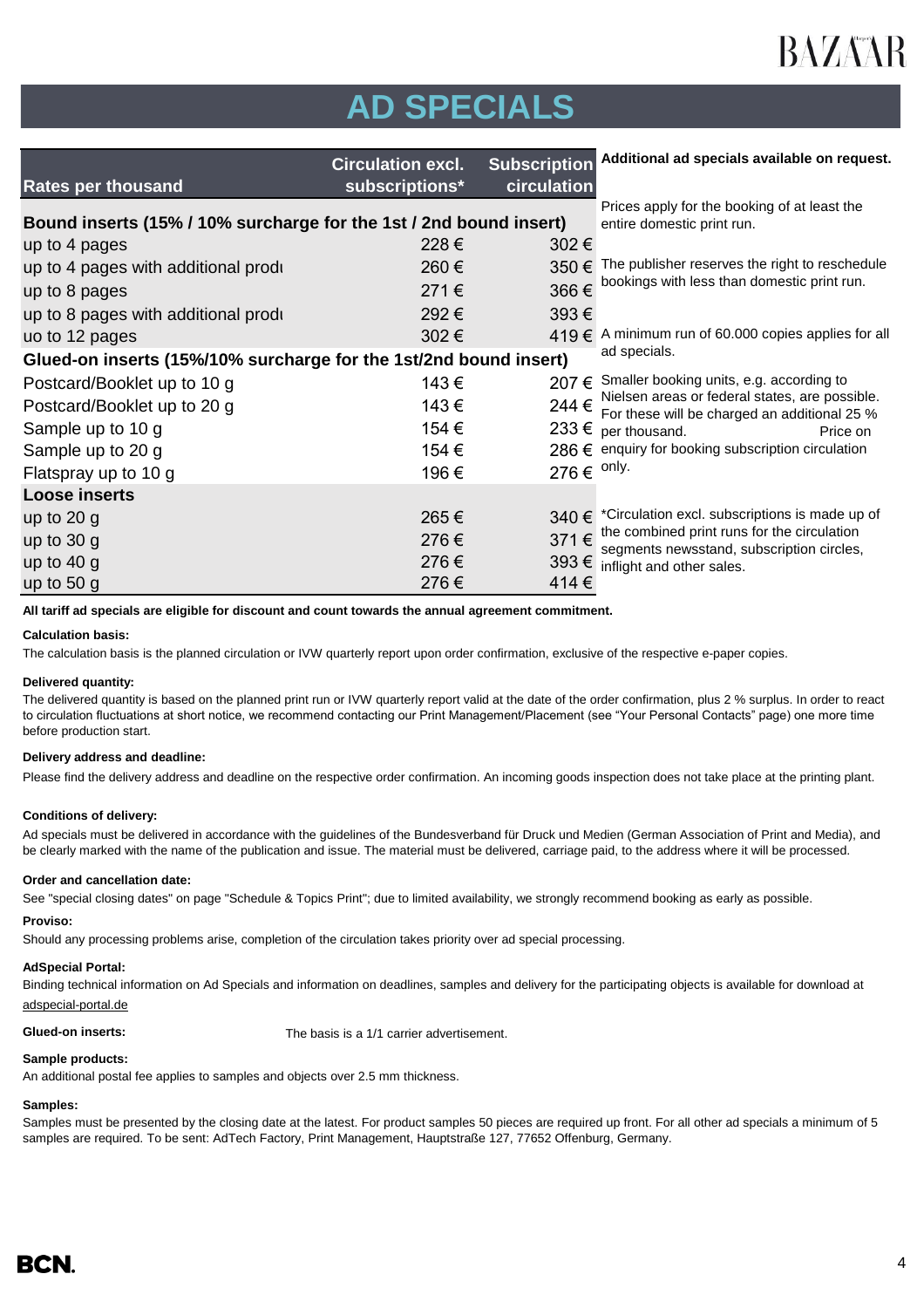## **SCHEDULE**

|        | The BCN topic preview tool provides you with attractive themes or specials: |                      |             | brand-community-network.com/topic-preview-tool |
|--------|-----------------------------------------------------------------------------|----------------------|-------------|------------------------------------------------|
| No.    | On sale date                                                                | <b>Closing date*</b> | Copy date** | <b>Special closing date***</b>                 |
| 02/22  | 12.01.22                                                                    | 01.12.21             | 08.12.21    | 10.11.21                                       |
| 03/22  | 09.02.22                                                                    | 29.12.21             | 05.01.22    | 08.12.21                                       |
| 04/22  | 09.03.22                                                                    | 26.01.22             | 02.02.22    | 05.01.22                                       |
| 05/22  | 06.04.22                                                                    | 23.02.22             | 02.03.22    | 02.02.22                                       |
| 6/7/22 | 28.05.22                                                                    | 14.04.22             | 21.04.22    | 18.03.22                                       |
| 08/22  | 06.07.22                                                                    | 25.05.22             | 01.06.22    | 04.05.22                                       |
| 09/22  | 17.08.22                                                                    | 06.07.22             | 13.07.22    | 05.06.22                                       |
| 10/22  | 14.09.22                                                                    | 03.08.22             | 10.08.22    | 13.07.22                                       |
| 11/22  | 12.10.22                                                                    | 31.08.22             | 07.09.22    | 10.08.22                                       |
| 12/22  | 09.11.22                                                                    | 28.09.22             | 05.10.22    | 07.09.22                                       |
| 01/23  | 07.12.22                                                                    | 26.10.22             | 02.11.22    | 05.10.22                                       |
| 02/23  | 11.01.23                                                                    | 23.11.22             | 30.11.22    | 09.11.22                                       |
|        |                                                                             |                      |             |                                                |

\* Closing & cancellation date

\*\* Delivery date for printer's copies

\*\*\* Closing & cancellation date for ad specials, special formats, special placements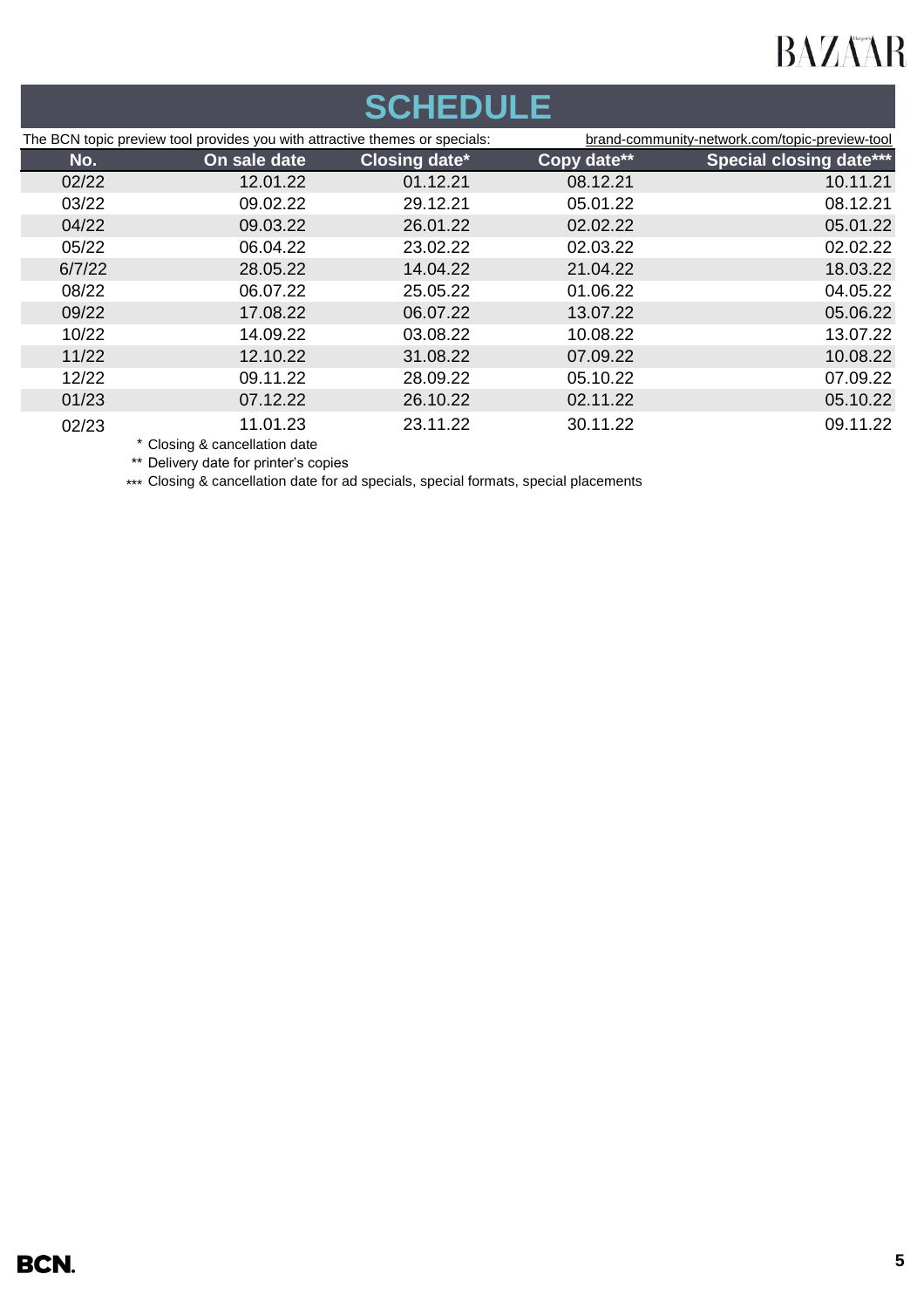# **SPECIALS**

## **Scheduled Specials 2022**

| <b>Title</b>  | On sale date | Closing date* | Copy date** | <b>Special closing</b><br>$data***$ |
|---------------|--------------|---------------|-------------|-------------------------------------|
| WE LOVE GREEN | 06.07.22     | 11.05.22      | 18.05.22    | 27.04.22                            |
| WE LOVE GREEN | 07.12.22     | 12.10.22      | 19.10.22    | 28.09.22                            |

\* Closing & cancellation date

\*\* Delivery date for printer's copies

\*\*\* Closing & cancellation date for ad specials, special formats, special placements

## **Formats & Rates**

| <b>Title</b>         | <b>Format</b> | <b>Placement</b>      | <b>Bleed Format*</b> | Rate                  |
|----------------------|---------------|-----------------------|----------------------|-----------------------|
| <b>WE LOVE GREEN</b> | $2/1$ page    | Standard              | 406 x 275            | 70,000 €              |
| WE LOVE GREEN        | $1/1$ page    | Standard              | 203 x 275            | 35,000 €              |
| <b>WE LOVE GREEN</b> | $2/1$ page    | <b>Opening Spread</b> | 406 x 275            | 80,500 €              |
| WE LOVE GREEN        | $1/1$ page    | Outside back cover    | 203 x 275            | 49,000 €              |
|                      |               |                       |                      | *width x height in mm |